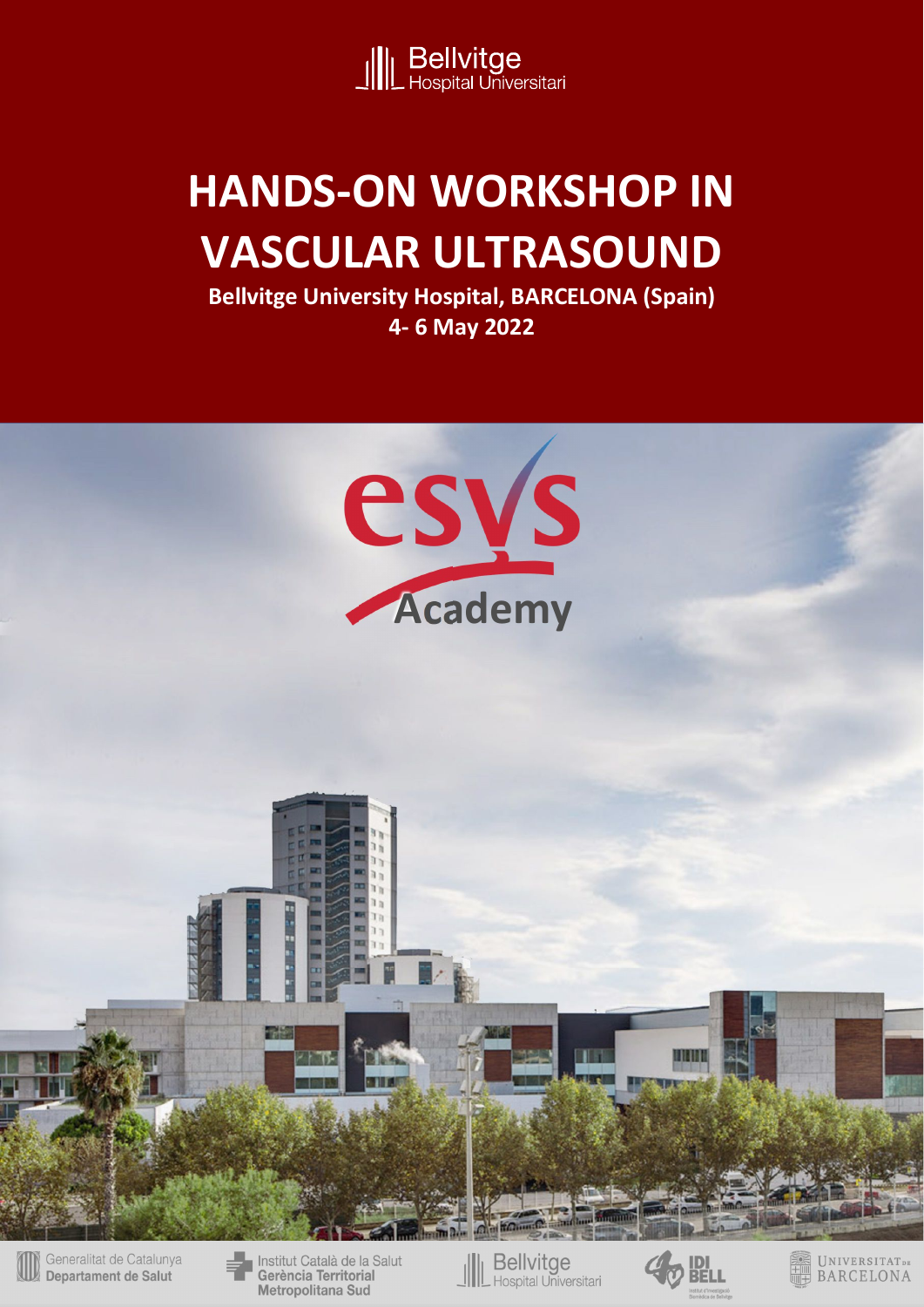## **HANDS-ON WORKSHOP IN VASCULAR ULTRASOUND**

Bellvitge University Hospital, Barcelona (Spain) 4 - 6 May 2022

#### **KEY BENEFITS**

The course provides a thorough grounding in the clinical skills to work in vascular ultrasound.

During the course, participants are presented an intensive series of short lectures focussed on technical aspects of the different US examinations. Lecturers explain the examinations while performing one in the same room on selected patients.

Classroom teaching is supplemented by sessions at the Vascular Laboratory, where participants have the opportunity to practice their skills under supervision on patients with relevant disease and on silicone models for US guided puncture. Hands-on sessions last 5 hours each day. (4 participants /1 tutor/ 1 station)

The workshop is addressed mainly to novice trainees and to those willing to prepare for the CCVUS examination.

## **E-LEARNING MODULE**

Before attending the course, participants will have access to an on-line blended learning module that will introduce them to the basic knowledge of ultrasound and the standards of the different examinations.

The e-learning module includes:

- all presentations of previous editions.
- a quiz that helps to review basic concepts of US physics, the anatomy of commonly examined areas and most important diagnostic criteria.
- a forum open to questions from all participants.
- a survey about previous US experience that will help us to prepare the groups for the workshop.

This preparatory module is intended as a tool to save time in lectures, allowing more time for hands-on practice. It will open 15 days before the course and close one month after it. Registered participants will receive access instructions before April 20<sup>th</sup>.

## **REGISTRATION**

The registration fee is €750 for ESVS members and €800 for non-members. It includes course materials, coffees, lunches and a course dinner on 4<sup>th</sup> May. Transport, accommodation and additional meals are not included.





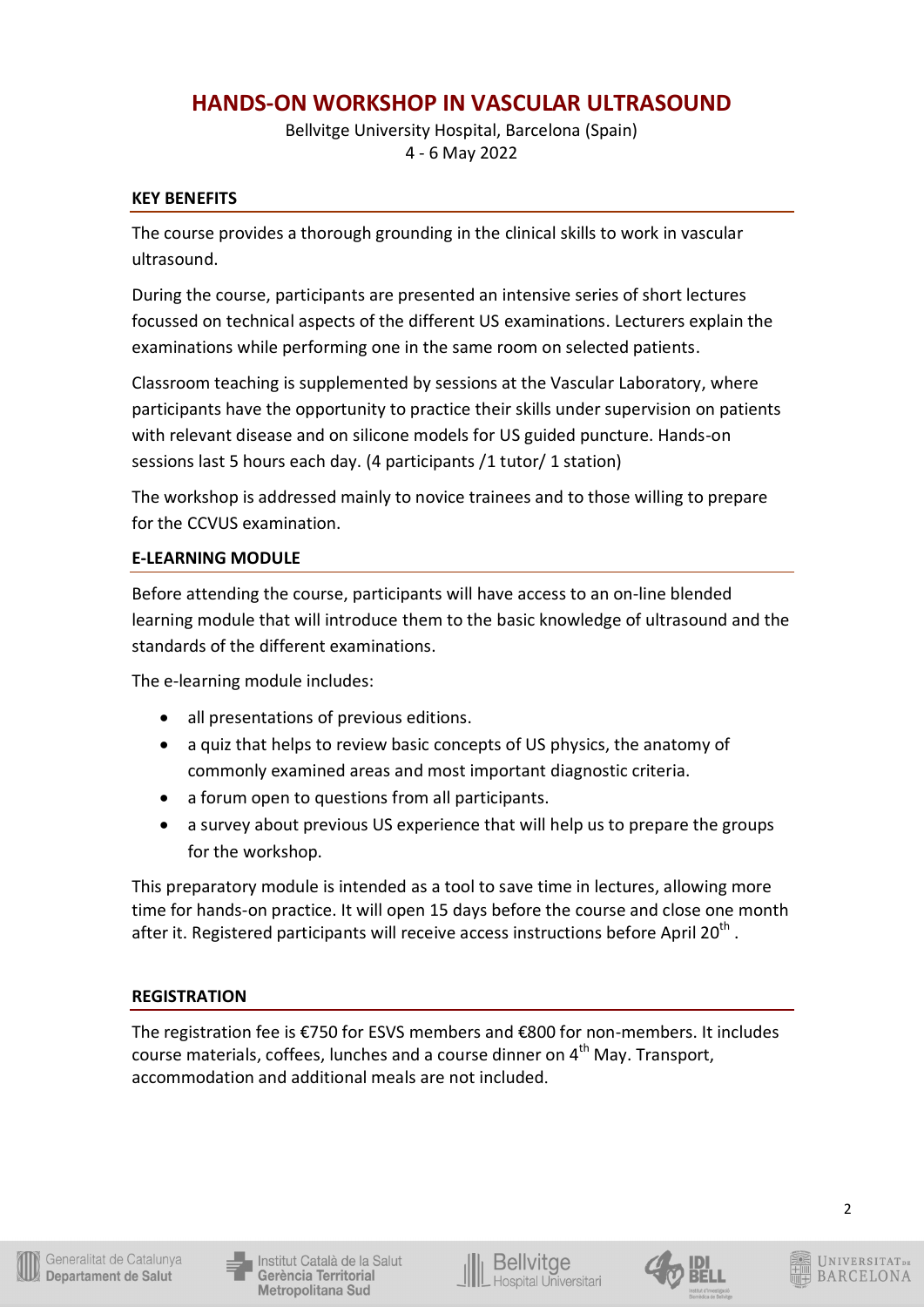The course will be held at the University Building and Vascular Laboratory of Hospital Universitari de Bellvitge, Barcelona (Spain). It will be in English.

Bellvitge University Hospital is located between Barcelona city centre and the airport.

https://bellvitgehospital.cat/ca/on-som/accessos

#### **From the airport :**

With public transport you should take bus  $N<sup>2</sup>$  46 form terminal 1 and get off at "Gran Via-Hospital Princeps d'Espanya" stop and cross the highway using the subway pedestrian crossing. There is a bus every 20 minutes from 5:30AM till 12:00PM, bus journey takes approximately 10min. On arrival to the airport follow the signs to public bus stops below the arrival Hall of Terminal 1 or outside Terminal 2. Tickets can be bought directly on the bus. For more information you can check TMB web site :

http://www.tmb.cat/en/linia-de-bus/-/bus/46



From Terminal 1 or Terminal 2 you can also take the Metro (subway), just follow the signs to Line 9 station  $\bigcirc$  L9 from the arrival Hall of both terminals and take any train to Zona Universitaria. You will have to switch to Line 1 at Torrassa Station and take a train towards Hospital de Bellvitge.





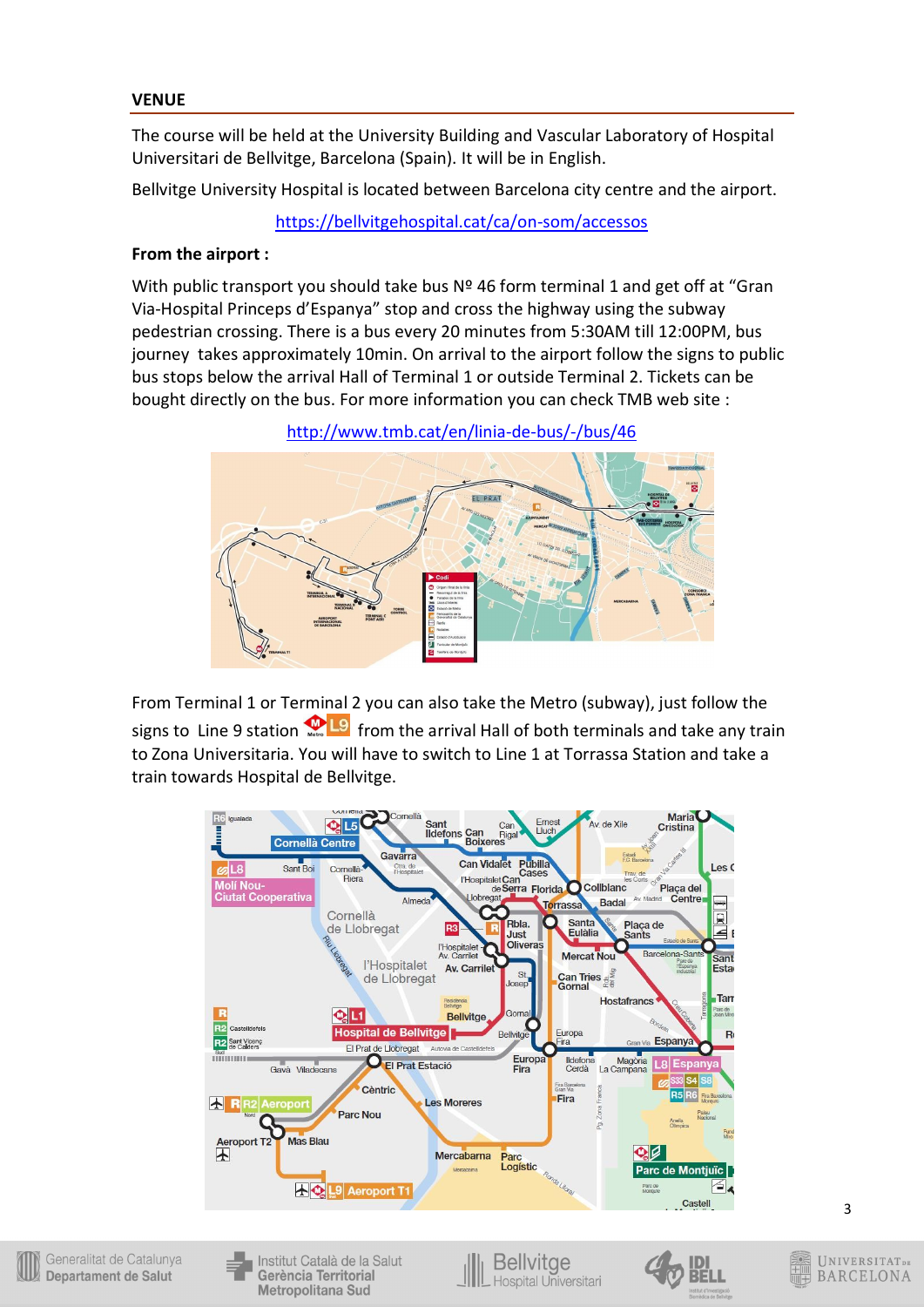A taxi from terminal 1 to the Hospital will take 5 minutes and cost less than 25€.

## **From Barcelona city centre**:

Take the Metro (subway). The last stop of Line 1 (red) is Hospital de Bellvitge. There is only one exit located inside the hospital premises. More info:

## http://www.tmb.cat/en/detall-linia-metro/-/linia/L1

Bus  $N<sup>2</sup>$  46 on its way from España Sq. to the airport stops at the Hospital and in front of the University Building.

#### **Location of the course:**

Registration and morning sessions of the course will be situated in **classroom 210** of the Lecture building at the UB University Campus - Bellvitge. There will be signs at the entry of the building announcing the course and classroom.

Hands-on sessions will be held in the Vascular Lab (Module D,  $1<sup>st</sup>$  floor) located at less than 200 m. from the university building.

http://maps.google.es/maps?hl=es&ll=41.344719,2.106736&spn=0.005477,0.012392& t=m&z=17



Lunches will be served at "Restaurant Citrics", in the ground level of Hesperia Barcelona Fira Suites.



Institut Català de la Salut Gerència Territorial Metropolitana Sud



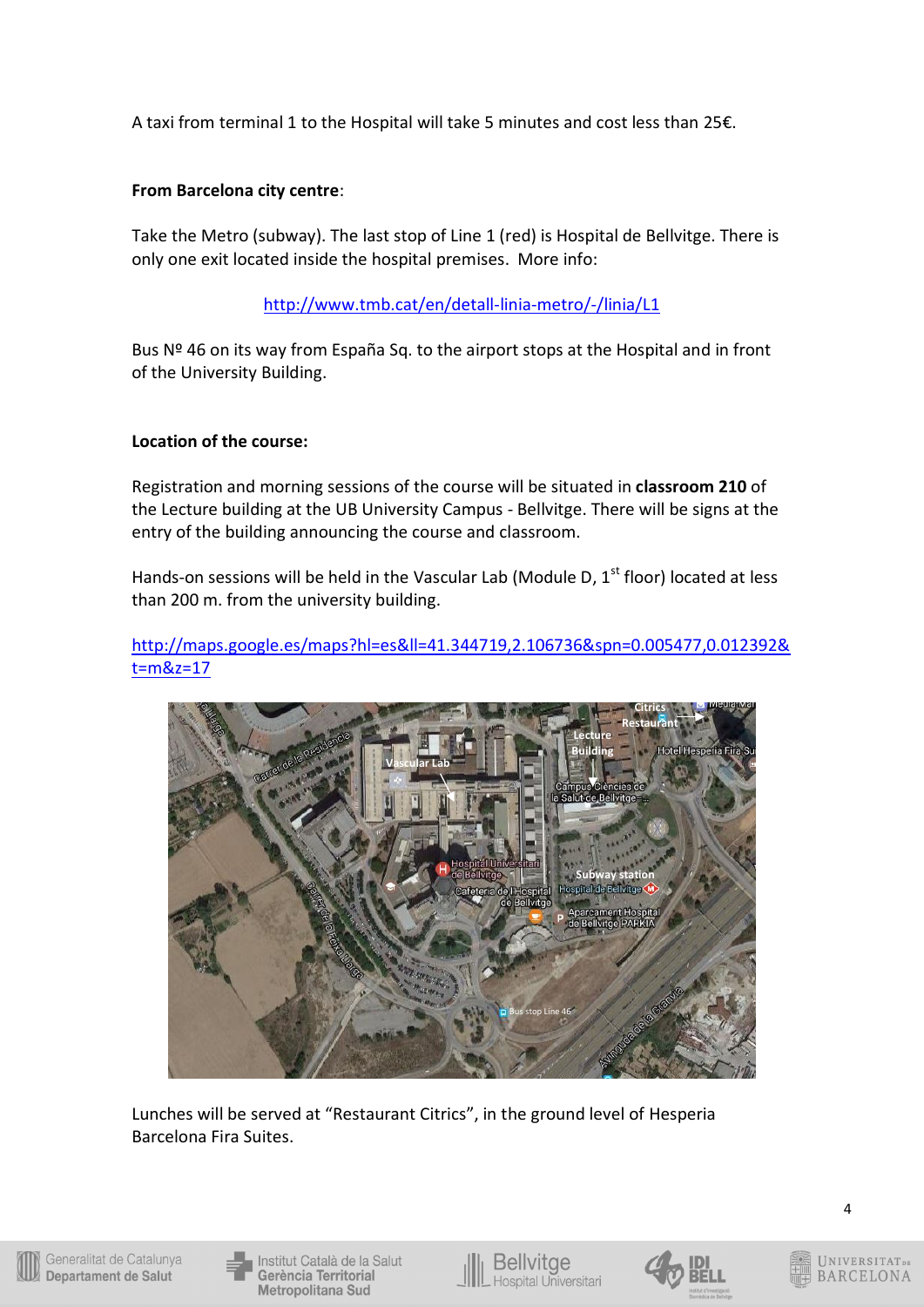#### **HOTEL ACCOMODATION**

Barcelona has a big offer of hotels, although they are rather busy in May . We recommend to book as early as possible to get better rates. The most convenient and closest hotel to the Hospital is Hesperia Barcelona Fira Suites.

## **https://www.hesperia.com/en/hoteles/spain/barcelona/hotel-hesperia-barcelonafira-suites**

#### **COURSE DINNER**

Depending on COVID-19 allowance, an informal dinner is planned on the first evening (Wednesday  $4^{\text{th}}$  ) at a restaurant in the city center near Las Ramblas. No transportation will be provided. Participants will have to reach the restaurant on their own.

#### **COVID-19 REGULATIONS**

The course will be subject to the Covid regulations in force in Catalonia, regarding vaccination and infection screening by PCR. This regulation is reflected in the following web page

https://web.gencat.cat/en/activem/restriccions-territorials/catalunya/index.html

| Convenors: | Ramon Vila MD. Head Vascular Surgery Dept. Hospital Universitari de Bellvitge          |  |  |  |  |
|------------|----------------------------------------------------------------------------------------|--|--|--|--|
|            | JONAS Eiberg MD. PhD, Ass. Prof., Dept. Vasc Surg, Rigshospitalet, Copenhagen, Denmark |  |  |  |  |
|            | F. Xavier Marti MD. PhD. Vascular Surgeon Hospital Universitari Bellvitge              |  |  |  |  |
| Tutors:    | Kim Bredahl MD, PhD. Vascular Surgeon Rigshospitalet, Copenhagen, Denmark              |  |  |  |  |
|            | Antoni Romera MD. PhD. Vascular Surgeon Hospital Universitari Bellvitge                |  |  |  |  |
|            | JOSÉ ESCribanO MD. PhD. Vascular Surgeon Hospital Vall d'Hebron (Barcelona)            |  |  |  |  |
|            | M. Ángeles Menéndez MD. Vascular Surgeon Hospital Central de Asturias (Oviedo)         |  |  |  |  |
|            | Elena Iborra MD. PhD. Vascular Surgeon Hospital Universitari Bellvitge                 |  |  |  |  |
|            | Carles Martinez Rico MD. Vascular Surgeon Hospital Universitari Bellvitge              |  |  |  |  |
|            | Begoña Gonzalo MD. Vascular Surgeon Hospital Universitari de Bellvitge                 |  |  |  |  |
|            | Emma Espinar MD. Vascular Surgeon Hospital Universitari de Bellvitge                   |  |  |  |  |
|            | JOSé Ignacio Leal MD. PhD. Vascular Surgeon Clínica Universitaria Navarra (Madrid)     |  |  |  |  |
| BLM Tutor: | Gaspar Mestres MD. PhD. Vascular Surgeon Hospital Clínic (Barcelona)                   |  |  |  |  |